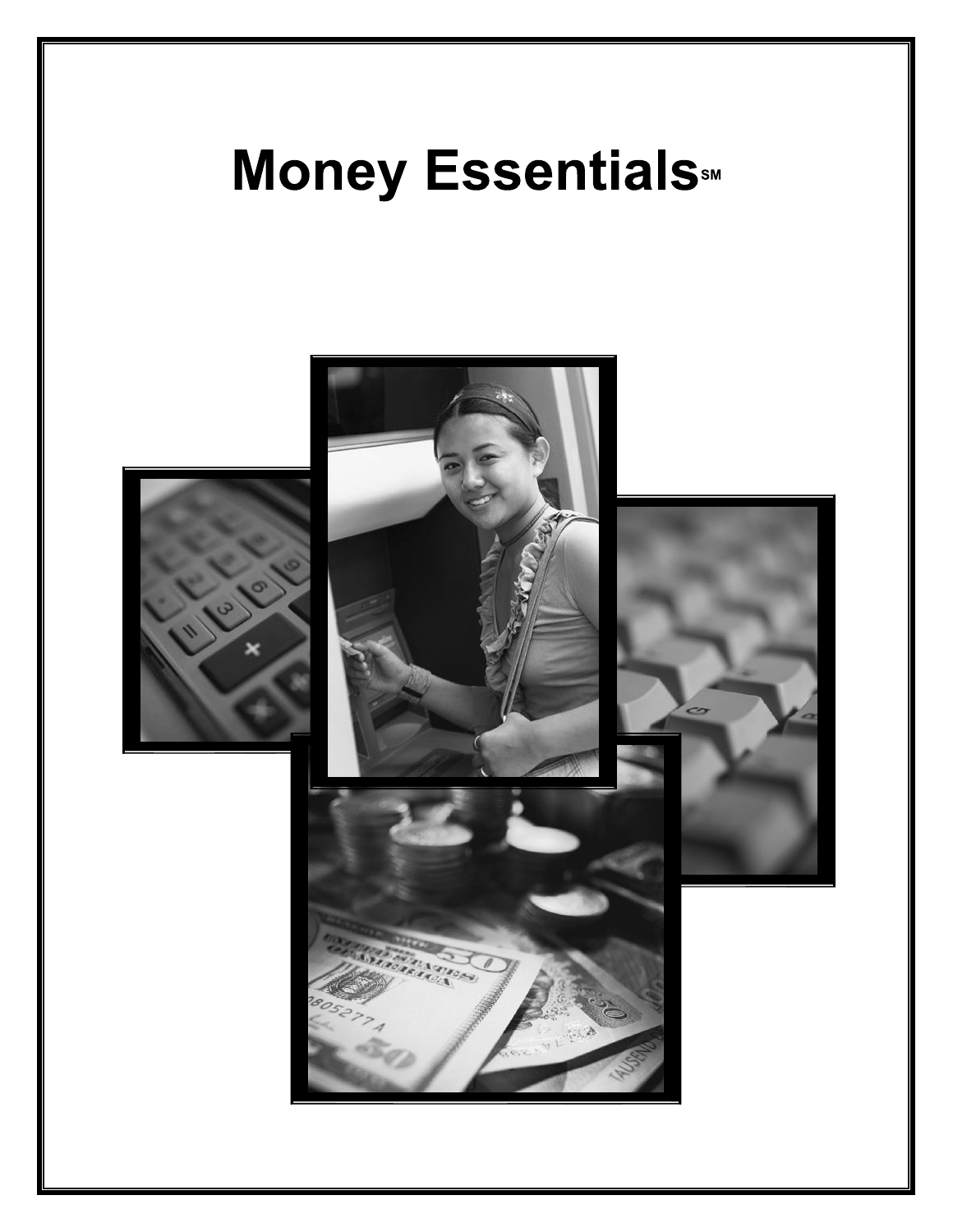# **Welcome to Money Essentials<sup>5M</sup>!**

Money Essentials provides you with a valuable, easy to understand introduction to financial services and is designed to give you realistic choices in how to conduct your financial affairs.

The information contained in this booklet will provide you with basic financial information including how to use an ATM, conduct basic financial transactions, and manage your account responsibly. Please keep this booklet for reference in the future.

## How do I activate my Peoples Bank MasterCard® Debit Card?

Call 1-800-992-3808 and have your new MasterCard Debit card available. You will be asked to enter your 16digit card number and then asked to respond to a series of questions by entering the appropriate number onto your telephone keypad. You will also select or reset your Personal Identification Number (PIN) during this call.

#### **IMPORTANT:**

Sign the back of your card immediately to help protect your card from unauthorized use.

## Tips for responsible use of debit cards

- Always protect your debit card and keep it in a safe place, just as you would cash, credit cards or checks.
- Do not leave your debit card lying around the house or on your desk at work.  $\bullet$
- If your card is lost or stolen, or you suspect it is being used fraudulently, report it immediately by calling 903-783-3800 or toll free at 1-800-454-5688.
- If your card is lost or stolen, your card will be cancelled and a new card will be ordered for you.  $\bullet$
- Hold on to receipts from your transactions. Don't throw them in public trashcans or even in your own trash without first shredding them. Crooks are known to "dumpster-dive" for documents that have account numbers and other personal information.
- Memorize your PIN and do not write it on your card.
- Don't choose a PIN a smart thief could figure out, such as letters corresponding to your birth date or your phone number.
- Never give your PIN to anyone, keep it private.
- Always know how much money you have in your account and review your monthly statements carefully.
- Keep your receipts in one place for easy retrieval and better oversight of your account.
- Never give your card number over the phone unless you initiated the call and are certain that the recipient is legitimate.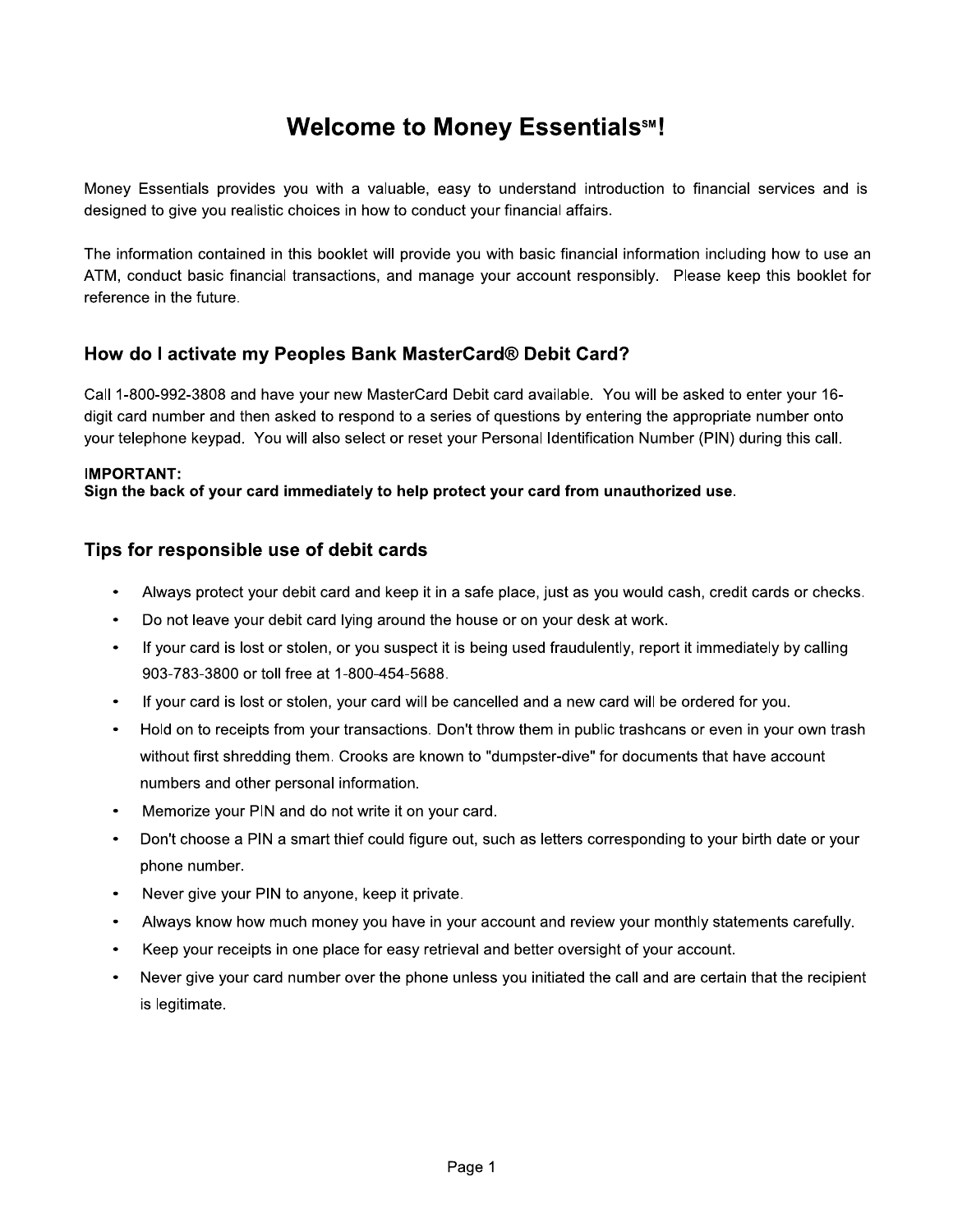#### When is my money available on the account?

Our policy is to make funds from your cash and check deposit available to you on the first business day after the day we receive your deposit. Electronic direct deposits will be available on the day we receive deposit. Once the funds are available, you can withdraw them in cash, write checks, or make debit card purchases and we will use the funds to pay checks that you have written. Additional information on your ability to withdraw funds can be found in the disclosure book you received upon opening the account.

#### How do I use checks?

You will be given a small packet of temporary checks upon opening your account. Most stores will not accept temporary checks as a form of payment. If you wish to write checks as a form of payment, you will need to order a book of checks from Peoples Bank. You can do this at account opening or at any time in the future.

- Blank checks do not mean money to spend
- Begin a credit history by writing checks
- Mail checks, not cash
- Keep cancelled checks as proof of payment
- Always write checks in ink
- Have you name, address and phone number printed on your checks
- Never have your social security number printed on your checks
- Always sign your checks the exact way that you signed your signature card when opening your account
- Be sure and record each check written in your registry with the check number, payee, and amount

#### Numbers on the bottom of your check

There's a long list of numbers printed at the bottom of your check. These numbers are used by electronic processing systems.

- The first group of numbers routing numbers identify your bank as Peoples Bank. They are used to process your check.
- The second set of numbers contains your checking account number. You'll find this number printed on your deposit slips too (located at the back of your packet of checks). You should memorize this number.
- The third set of numbers is the number of the check you just wrote.

#### Steps for writing a check

- 1. Start by writing in the date using any format, as long as it's legible. Use the current date.
- 2. Write the name of the person or company receiving your check on the line that starts with "Pay to the Order of".
- 3. Write the numerical dollar amount of the check in the small space that starts with a dollar sign (\$) so that it reads like this: \$36.78.
- 4. Write the same amount using words for whole dollars, a fractional figure for the amounts less than a dollar, and a straight line to fill up the remaining space on the line ending with the word "Dollar," like this: Thirty-six and 78/100 --------------------------------Dollars.
- 5. Sign the signature line at the lower right.
- 6. Note the check number, date, payee and amount in the check registry at the front of your checkbook.
- 7. Subtract the amount of the check so that you will know how much you have left in your account.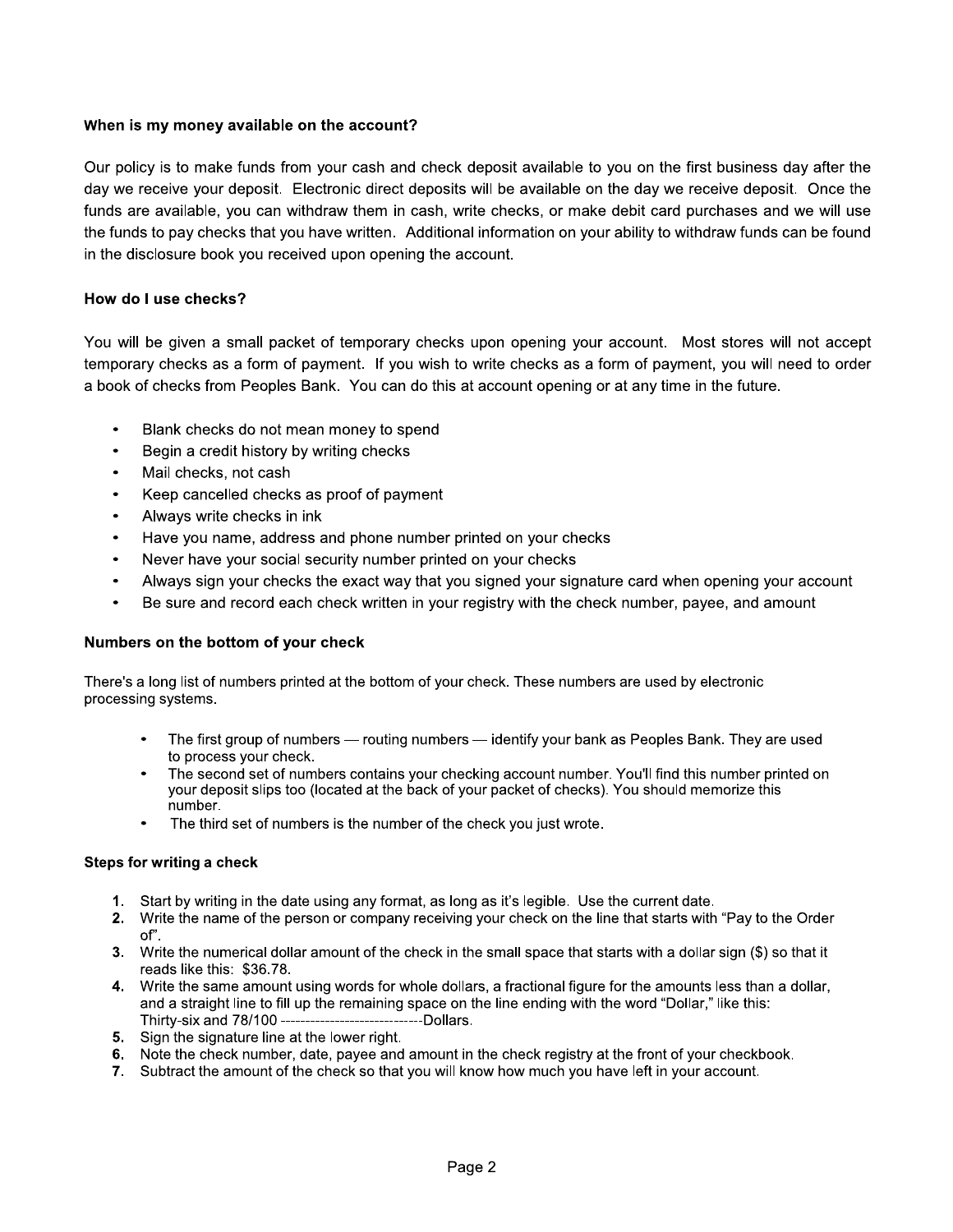#### Record it in your check register

Many banks offer duplicate checks, which means that after you tear out the check you've just written, a sort of tissue paper copy of the check remains in your checkbook. This is the duplicate check. Duplicate checks give you a record of all the checks you write. They can act as a handy record.

But whether or not you use duplicate checks, you should keep an up to date record of all the checks you have written in your check register. That way you always know how much money you have in your checking account.

#### How do I use the Peoples Bank MasterCard Debit Card at an ATM?

An ATM (Automated Teller Machine) is a machine you can use 24 hours a day to withdraw cash and check your balance. Below are simple steps to withdraw cash at an ATM.

- 1. Insert your Peoples Bank MasterCard Debit card in the ATM.
- 2. Enter your 4 digit PIN number and press the enter button.
- 3. Press the button for "Withdrawal"
- 4. Fee Notice Screen If you get this screen, it means that the owner of the ATM assesses a surcharge for processing the transaction at that machine.

If you do not agree to pay the fee, select "No" and the transaction will cancel. Either go to the nearest surcharge free ATM or use the "cash back" feature at a merchant when making a purchase with your card.

- 5. Press the button "From Checking"
- 6. Enter the amount you wish to withdraw and press the correct button.
- 7. You will be asked if you would like to complete another transaction. Press either "Yes" or "No"
- 8. Take your cash and your card.
- 9. Retain your receipt.
- 10. Record the amount of the transaction in your check registry with date and any fees.
- 11. Subtract the amount of the withdrawal so you will know how much money you have left.

## NOTICE OF ATM/NIGHT DEPOSIT FACILITY USER PRECAUTIONS

As with all financial transactions, please exercise discretion when using an ATM or night Deposit facility. For your own safety, be careful. The following suggestions may be helpful:

- 1. Prepare for your transactions at home (for instance, by filling out a deposit slip) to minimize your time at the ATM or night deposit facility.
- 2. Mark each transaction in your account record, but not while at the ATM or night deposit facility. Always save your ATM receipts. Don't leave them at the ATM or night deposit facility because they may contain important account information.
- 3. Compare your records with the account statements you receive.
- 4. Don't lend your ATM/Debit card to anyone.
- 5. Remember; do not leave your card at the ATM. Do not leave any documents at a night deposit facility.
- 6. Protect the secrecy of your Personal Identification Number (PIN). Protect your ATM/Debit card as though it were cash. Don't tell anyone your PIN. Don't give anyone information regarding your ATM/Debit card or PIN over the telephone. Don't write your PIN where it can be discovered. For example, don't keep a note of your PIN in your wallet or purse.
- 7. Prevent others from seeing you enter your PIN by using your body to shield their view.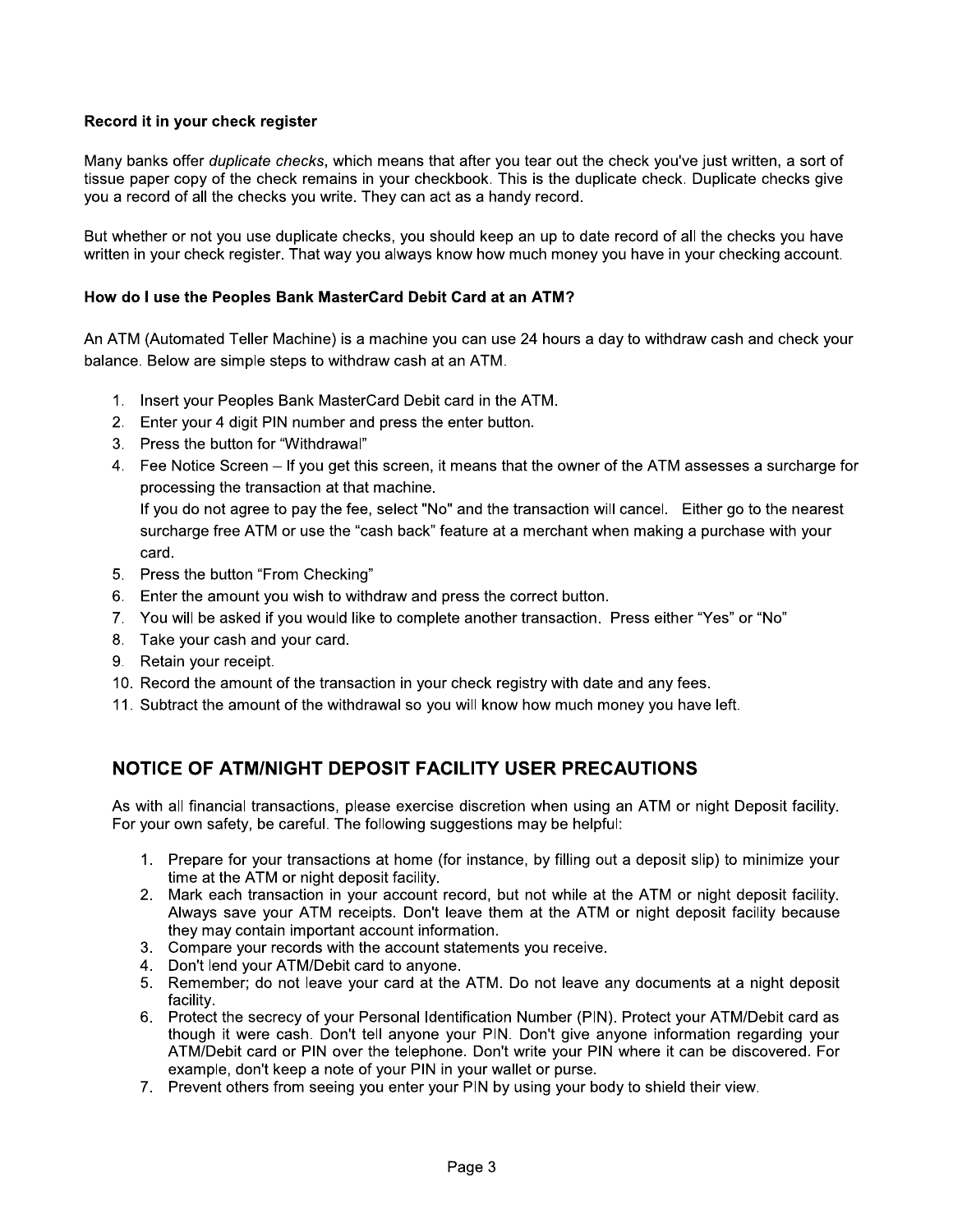- 8. If you lose your ATM/Debit card or if it is stolen, promptly notify us. You should consult the other disclosures you have received about electronic fund transfers for additional information about what to do if your card is lost or stolen.
- 9. When you make a transaction, be aware of your surroundings. Look out for suspicious activity near the ATM or night deposit facility, particularly if it is after sunset. At night, be sure that the facility (including the parking area and walkways) is well lighted. Consider having someone accompany you when you use the facility, especially after sunset. If you observe any problem, go to another ATM or night deposit facility.
- 10. Don't accept assistance from anyone you don't know when using an ATM or night deposit facility.
- 11. If you notice anything suspicious or if any other problem arises after you have begun an ATM transaction, you may want to cancel the transaction, pocket your card and leave. You might consider using another ATM or coming back later.
- 12. Don't display your cash; pocket it as soon as the ATM transaction is completed and count the cash later when you are in the safety of your own car, home, or other secure surrounding.
- 13. At a drive-up facility, make sure all the car doors are locked and all of the windows are rolled up, except the driver's window. Keep the engine running and remain alert to your surroundings.
- 14. We want the ATM and night deposit facility to be safe and convenient for you. Therefore, please tell us if you know of any problem with a facility. For instance, let us know if a light is not working or there is any damage to a facility. Please report any suspicious activity or crimes to both the operator of the facility and the local law enforcement officials immediately.

#### How do I use the MasterCard Debit Card at stores, restaurants and gas stations?

A merchant may ask you "Credit" or "Debit". The easiest and most convenient way to use your card is to select "Credit" and simply sign your receipt. You can also use your card when you make a purchase and select "Debit". A PIN number is required and this allows you to request to get cash back, if you wish. Cash back is when you make a purchase and ask for more money back on a purchase.

#### Can my MasterCard Debit card be used to make purchases online?

Yes. The card is MasterCard® branded and may be used to make purchases online.

#### Can my MasterCard Debit Card be used for paying bills such as monthly rent, utility bills, cell phone, cable, satellite etc?

Yes. The card can be used for making payments with companies who accept MasterCard®. Simply call the company and provide your 16 digit card number and the amount you wish to pay.

#### Can my Peoples Bank account be used to pay bills when they do not accept MasterCard?

Yes. Your account is an FDIC-Insured bank account and you may establish recurring monthly payments (rent, insurance or any payment in a fixed amount) to companies by providing them with your account number and the bank's routing number found at the bottom of your checks.

#### Can I use my account to pay bills online?

Yes. You can go to www.pbparis.com and sign up for our internet banking. You may schedule payments to be made to companies and individuals one-time or on a recurring basis by logging into BillPay. Simply follow the instructions.

#### Is there a minimum balance that needs to be maintained on the account?

No, there are no minimum balance requirements.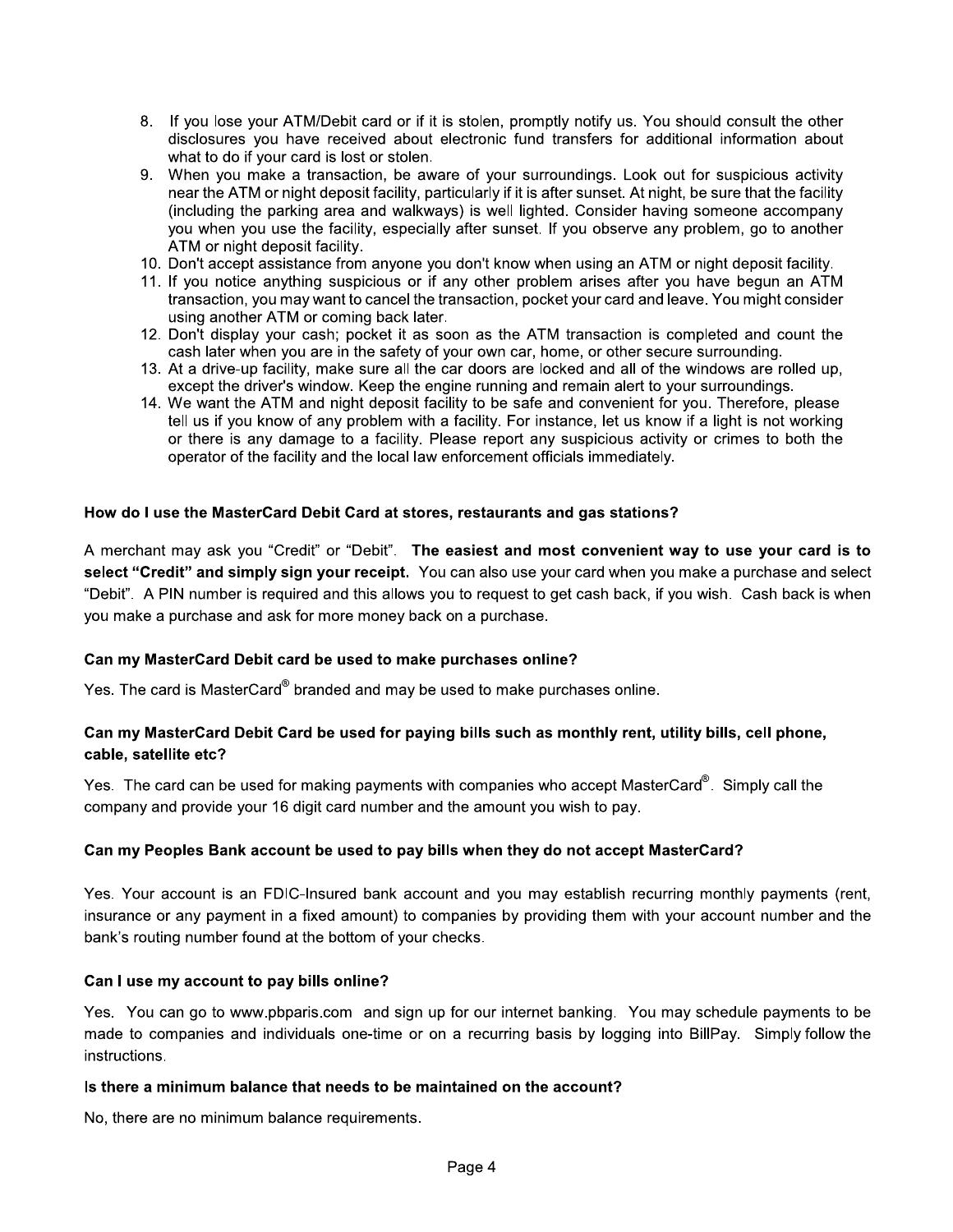#### Can money be sent to other cities, states and to other countries?

Yes. The ATM card is a great way to send money to family members. Peoples Bank also offers wire transfers at any of our three locations.

#### Is the Peoples Bank MasterCard Debit Card a credit card?

No. There are no interest charges and this is not revolving credit.

#### How does my paycheck get deposited onto my Peoples Bank account?

If you receive a paper check from your employer, you will need to come to any location of Peoples Bank and deposit the check into your account; or

If your employer sends your net pay electronically to your account number, the funds are available on the scheduled pay date. This process is called Direct Deposit and may also be used to receive funds for other monies such as Social Security, veterans and other government benefits. Simply provide your account number and the bank's routing and transit number found in your Disclosure Book - "Your Deposit Account" to the appropriate company or agency to begin receiving payments.

#### What fees apply when I use my account?

The most common fees include transaction fees at ATMs and customer service fees. These charges are included in your Disclosure Book - "Your Deposit Account".

#### Can I access my account information online?

Yes. Go to www.pbparis.com and enroll in internet banking. You can manage your account online securely, anytime – whether you want to check your balance, see the amount of your pay deposited and review your transaction history. This service is free.

#### What do I do if my card is lost or stolen?

If you believe that your card has been lost, stolen or used by an unauthorized person, or your PIN is discovered by an unauthorized person call Customer Service immediately at 903-783-3800 or toll free at 800-454-5688. You may also come to any of our three locations listing at the end of this document. Lost/Stolen reporting by phone is available 24 hours a day, seven days a week. We will cancel your card and a new card will be ordered at your request.

#### What happens if I have a question or have a reporting error on my account?

Your account is covered under Regulation E, which gives you the all-important "right of re-credit." If you believe your statement or a receipt is in error or if you need more information about a transaction listed on a statement or a receipt, you should contact us as soon as you can by calling 903-783-3800 or by visiting one of your three locations listed at the end of this document. You are protected under Regulation E which sets limits on how much money you can lose if your card is stolen and establishes a process to investigate if you suspect an error on your account. Refer to your Disclosure Book - "Your Deposit Account" for more information regarding your rights and responsibilities.

#### What about my financial privacy?

We restrict access to nonpublic personal information about you and we maintain physical, electronic, and other safeguards that comply with federal regulations to guard your information. A notice of your financial privacy rights was provided at account opening and is sent to you on a yearly basis.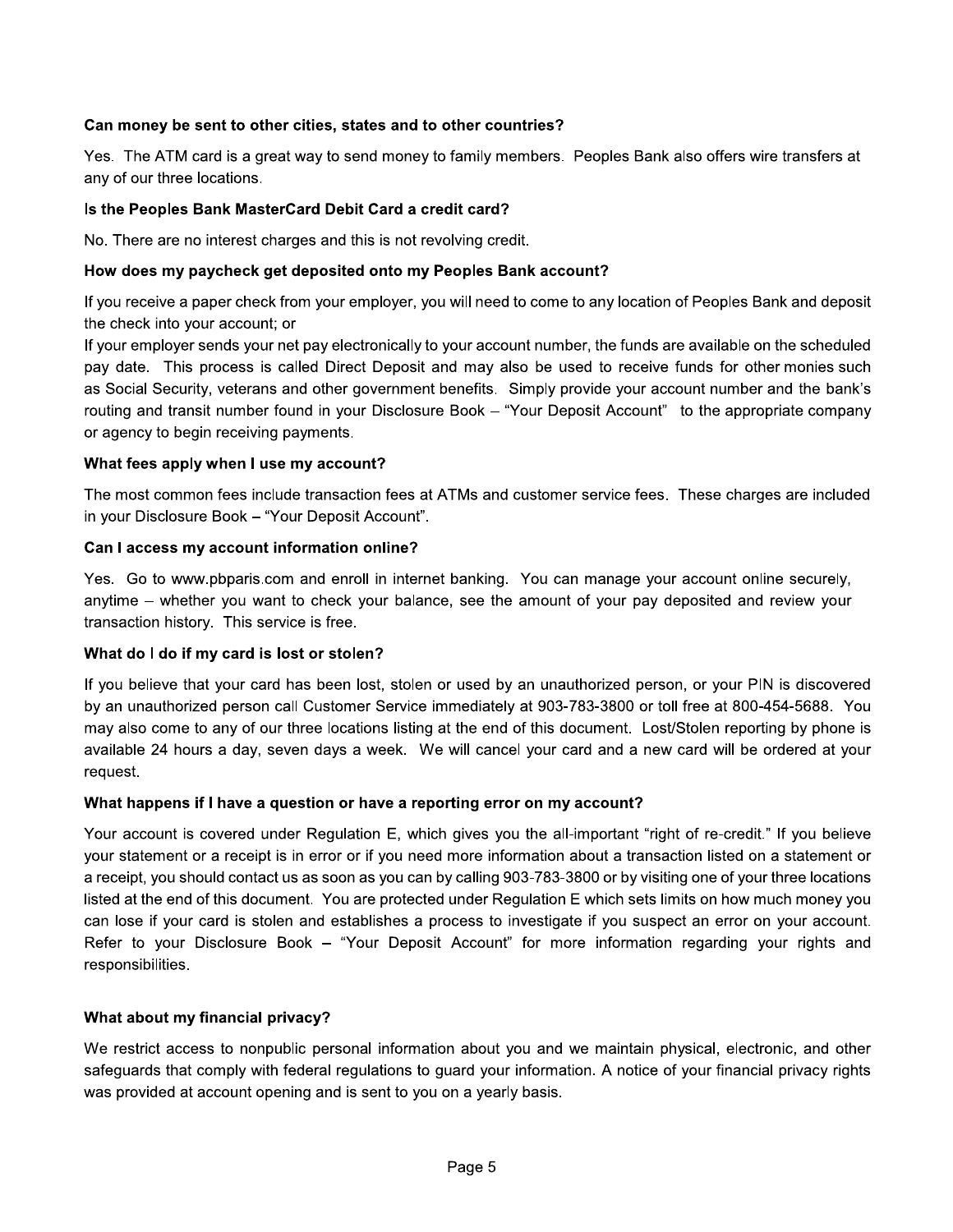#### Which should I choose "Debit" or "Credit" when using my card?

Your Peoples Bank MasterCard Debit Card transaction can be processed in two different ways – depending on how you use the card: "Debit" with a PIN-number entered or by selecting "Credit" and the transaction is then processed by MasterCard.

#### Press "Debit" ...

and enter your PIN when you want to get cash back on a transaction.

#### Press Credit...

- 1. It's the easy and convenient way to check out simply, swipe, sign, and go!
- 2. When you select "Credit" your MasterCard Debit Card has additional protection under MasterCard's Zero-Liability Policy from fraud and unauthorized charges. Other forms of payment, such as transactions using a PIN (Debit transactions), are not processed by MasterCard and the additional protection does not apply.

#### What does "available balance" mean?

Your available balance is the amount of money in your account that is currently available to you under our funds availability policy. Your available balance reflects all posted transactions, electronic transactions (ATM) performed, and any pending credits, holds or point-of-sale purchases of which we have been notified. The available balance does not include any checks you may have written that have not cleared your account.

#### What are "pending transactions" and "authorization holds"?

Pending transactions refer to credits, debits and holds that have not yet posted to your account. Transactions made with your card using a PIN typically are posted to your account on the same day the transaction is made or on the next business day. Transactions made with your card, without your PIN, may take several business days to post to your account. In some cases, the amount of the pending transaction may not match the actual amount of the transaction. This is common. Some merchants, including restaurants and gas stations, will place an initial hold (known as an "authorization" hold) on the account for a higher or lower dollar amount. This initial hold is placed to ensure that sufficient funds are available in your account. This type of hold is credited back to your account once the transaction has been completely processed, which may take several days. Only the actual amount of your transaction will be posted to your account.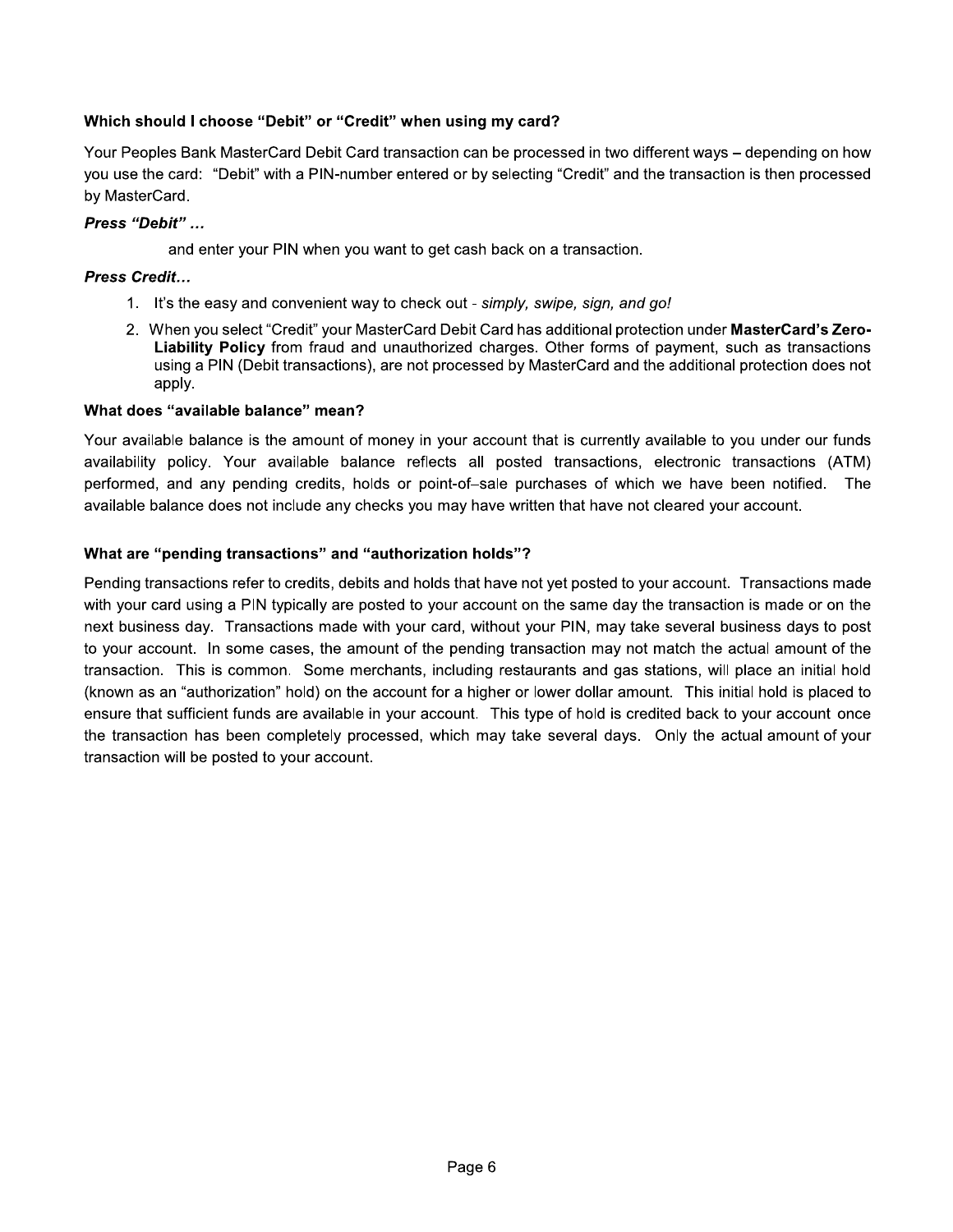# **OVERDRAFT COVERAGE OPTIONS: OVERDRAFT PRIVILEGE AND OVERDRAFT PROTECTION**

Life happens! Peoples Bank understands that unexpected overdrafts occur from time to time – Overdraft Coverage can help.

#### **Overdraft Coverage Options**

The choice is yours. Consider these ways to cover overdrafts:

| <b>Service</b>                                                                                       | Cost                                                                                                                          |
|------------------------------------------------------------------------------------------------------|-------------------------------------------------------------------------------------------------------------------------------|
| <b>Overdraft Protection Link to Another Deposit</b><br>Account you have at Peoples Bank <sup>1</sup> | \$5 fee per transfer                                                                                                          |
| <b>Overdraft Privilege</b>                                                                           | Up to \$27.50 Paid NSF Fee per item <sup>*</sup> . We may charge a fee<br>of \$10 if your account is overdrawn less than \$10 |

<sup>1</sup>Call us at (903) 783-3800, email us at info@pbparis.com, or come by a branch to sign up or apply for these services; 2 Subject to credit approval.

\* Per item presented means each time an item is presented, including representment

**Overdraft Protection** services apply to all transactions and may help prevent overdrafts by automatically transferring funds to your checking account from another account you may have at Peoples Bank for a fee.

**Overdraft Privilege** allows you to overdraw your account up to the disclosed limit for a fee in order to pay a transaction. Even if you have overdraft protection, Overdraft Privilege is still available as secondary coverage if the other protection source is exhausted.

| <b>Transactions Covered with</b><br><b>Overdraft Privilege</b> | <b>Standard Coverage</b><br>(No action required) | <b>Extended Coverage</b><br>(Your consent required<br>on consumer accounts)* | If you would like to select Extended<br><b>Coverage for future transactions:</b><br>call us at (903) 783-3800,<br>$\bullet$ |
|----------------------------------------------------------------|--------------------------------------------------|------------------------------------------------------------------------------|-----------------------------------------------------------------------------------------------------------------------------|
| <b>Checks</b>                                                  |                                                  |                                                                              | complete the online consent                                                                                                 |
| <b>ACH - Automatic Debits</b>                                  |                                                  |                                                                              | form found at www.pbparis.com,                                                                                              |
| <b>Recurring Debit Card Payments</b>                           |                                                  |                                                                              | visit any branch,<br>$\bullet$                                                                                              |
| <b>Online Bill Pay Items</b>                                   |                                                  |                                                                              | complete a consent form and<br>$\bullet$                                                                                    |
| <b>Internet Banking Transfers</b>                              |                                                  |                                                                              | mail it to us at P.O Box 1750,                                                                                              |
| <b>Telephone Banking</b>                                       |                                                  |                                                                              | Paris, TX 75461, or                                                                                                         |
| <b>Teller Window Transactions</b>                              |                                                  |                                                                              | e-mail us at info@pbparis.com<br>$\bullet$                                                                                  |
| <b>ATM Withdrawals</b>                                         |                                                  | $X^*$                                                                        |                                                                                                                             |
| <b>Everyday Debit Card Transactions</b>                        |                                                  | X*                                                                           |                                                                                                                             |

\*If you choose Extended Coverage on your consumer account, **ATM withdrawals and everyday debit card transactions** will be included with the transactions listed under Standard Coverage. If you already have Extended Overdraft Privilege coverage, it is not necessary to request it again. Business accounts automatically have Extended Coverage.

You can discontinue the Overdraft Privilege in its entirety by contacting us at (903) 783-3800 or sending us an e-mail at info@pbparis.com.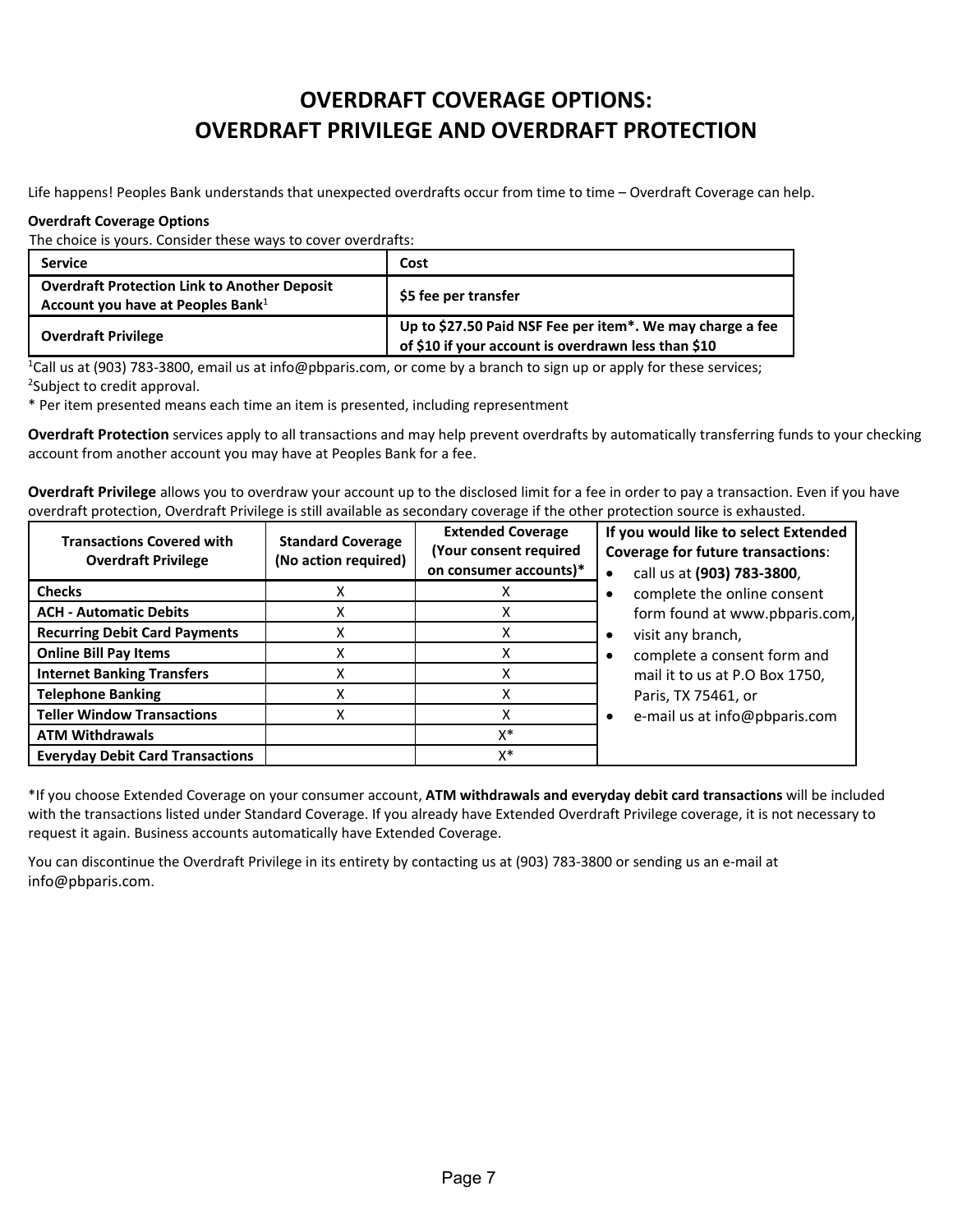#### **What Else You Should Know**

- A link to another account (sweep) is typically a less expensive option than an overdraft. When sufficient funds are available to transfer, a single larger overdraft will result in just one fee, as opposed to multiple smaller overdrafts. In some cases, you may be assessed fees for both a sweep and overdraft(s) in the event the amount swept is not sufficient to prevent the overdraft(s.) Good account management is the best way to avoid overdrafts. Use our mobile banking, Internet banking, and telephone banking services to keep track of your balance. For additional financial education resources, please visit www.mymoney.gov or the Money Essentials link on our website, www.pbparis.com.
- The Paid NSF Fee of up to \$27.50 that is charged if you overdraw your account more than \$10 is the same fee amount that is charged if an item is returned as unpaid. If your consumer account is overdrawn by \$10 or less, the Paid NSF Fee is \$10. If multiple items overdraw your account on the same day, each item will be assessed an appropriate Paid NSF Fee or an NSF Returned Item Fee. All fees and charges will be included as part of the Overdraft Privilege limit amount. Your account may become overdrawn in excess of the Overdraft Privilege limit amount as a result of a fee.
- For consumer accounts, there is a limit of up to \$137.50 Paid NSF fees per day we will charge. This exception does not apply to business accounts.
- Recipients of federal or state benefits payments who do not wish us to deduct the amount overdrawn and the Paid NSF Fee from funds that you deposit or that are deposited into your account may call us at (903) 783‐3800 to discontinue Overdraft Privilege.
- If an item is returned because the Available Balance(as defined below) in your account is not sufficient to cover the item and the item is presented for payment again, Peoples Bank ("we") will charge a Return Item Fee each time it returns the item because it exceeds the Available Balance in your account. Because we may charge a Return Item Fee each time an item is presented, **we may charge you more** than one fee for any given item as a result of a returned item and representment of the item. When we charge a Return Item Fee, the charge reduces the Available Balance in your account and may put your account into (or further into) overdraft. If, on representment of the item, the Available Balance in your account is sufficient to cover the item we may pay the item, and, if payment causes an overdraft, charge a Paid NSF Fee.
- This describes the posting order for purposes of determining overdrafts. We generally post items in the following order: 1) credits, 2) on us cashed items (low to high by dollar amount), 3) on us checks (check number order), 4)ATM and debit card transactions (low to high by dollar amount), 5) ACH debits (low to high by dollar amount, 6) phone and online banking transfers (low to high by dollar amount), 7) checks and similar items (check number order); however, exceptions will occur. Holds on funds (described below) and the order in which transactions are posted may impact the total amount of Paid NSF Fees or NSF Returned Item Fees assessed.
- We may be obligated to pay some debit card transactions that are not authorized through the payment system but which we are required to pay due to the payment system rules, and as a result you may incur fees if such transactions overdraw your account. However, we will not authorize debit card or ATM transactions unless your account's Available Balance (including Overdraft Coverage Options) is sufficient to cover the transactions and any fee(s).
- Giving us your consent to pay every day debit card and ATM overdrafts on your consumer account (Extended Coverage) may result in you incurring Paid NSF Fees for transactions that we would otherwise be required to pay without assessing a Paid NSF Fee. However, this would allow us to authorize transactions up to the amount of your Overdraft Privilege limit and may also help you avoid overdrafts in excess of your available balance that could result in suspension of your debit card. If you consent to Extended Coverage on your consumer account, it will remain on your account until it is otherwise withdrawn.

**Understanding your Available Balance**: Your account has two kinds of balances: the Ledger Balance and the Available Balance.

- We authorize and pay transactions using the Available Balance.
- Your Ledger Balance reflects the full amount of all deposits to your account as well as payment transactions that have been posted to your account. It does not reflect checks you have written and are still outstanding ortransactionsthat have been authorized but are still pending.
- Your Available Balance is the amount available to you to use for purchases, withdrawals, or to cover transactions. The Available Balance is your Ledger Balance, less any holds due to pending debit card transactions and holds on deposited funds.
- The balance used for authorizing checks, ACH items, and recurring debit card transactions is your Available Balance plus the amount of the Overdraft Privilege limit and any available Overdraft Protection.
- The balance used for authorizing ATM and everyday debit card transactions on accounts with Standard Coverage is your Available Balance plus any available Overdraft Protection but does NOT include the Overdraft Privilege limit.
- The balance used for authorizing ATM and everyday debit card transactions on accounts with Extended Coverage is your Available Balance plus any available Overdraft Protection and includes the Overdraft Privilege limit.
- Because your Available Balance reflects pending transactions and debit holds, your balance may appear to cover a transaction but later upon settlement it may not be sufficient to cover such transaction. In such cases, the transaction may further overdraw your account and be subject to additional overdraft fees. You should assume that any item which would overdraw your account based on your Available Balance may create an overdraft. Note that we may place a hold on deposited funds in accordance with our Deposit Account Agreement and Disclosure, which will reduce the amount in your Available Balance.
- Please be aware that the Overdraft Privilege amount is not included in your Available Balance provided through online banking, mobile banking or ATMs.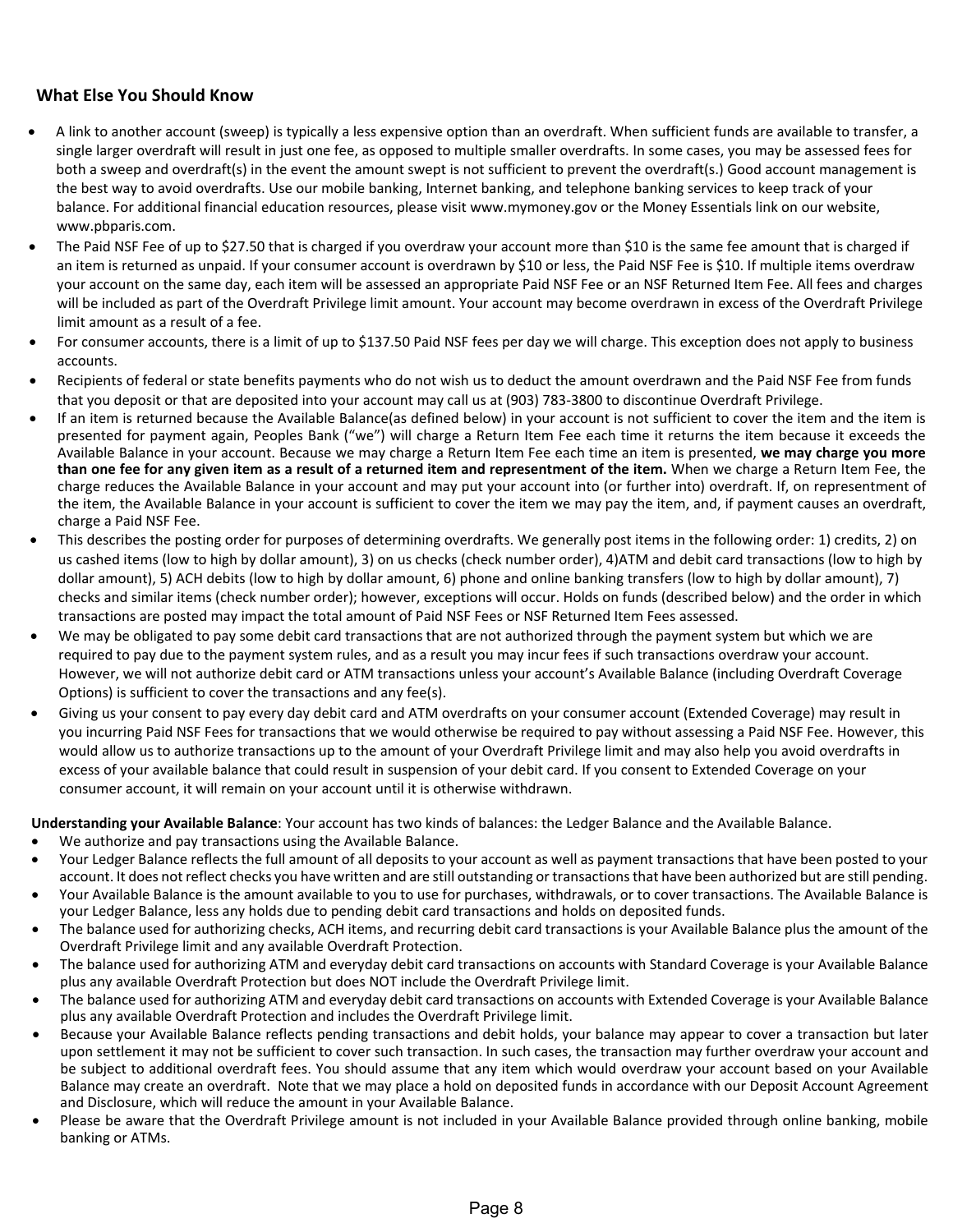- We will place a hold on your account for any authorized debit card transaction until the transaction settles (usually within two business days) or as permitted by payment system rules. In some cases, the hold may exceed the amount of the transaction. When the hold ends, the funds will be added to the Available Balance in your account. If your account is overdrawn after the held funds are added to the Available Balance and the transaction is posted to the Available Balance, an Overdraft Fee Name may be assessed.
- Except as described herein, we will not pay items if the Available Balance in your account (including the Overdraft Privilege limit, if applicable) is not sufficient to cover the item(s) and the amount of any fee(s).

#### **Understanding Overdraft Privilege Limits**

- An Overdraft Privilege limit of \$100 is available for eligible Consumer and Business Checking accounts at account opening.
- Overdraft Privilege limits of up to \$300 or \$500, with a minimum of \$1,000 in direct deposits per month, are available for eligible Consumer Checking accounts opened at least 90 days in good standing.
- Overdraft Privilege limits of up to \$1,000 are available for eligible Business Checking accounts opened at least 90 days in good standing.
- Overdraft Privilege is not a line of credit; it is a discretionary overdraft service that can be withdrawn at any time without prior notice.
- Overdraft Privilege may be discontinued if you default on any loan or other obligation to us, your account becomes subject to any legal or administrative order or levy, or if you fail to maintain your account in good standing by not bringing your account to a positive balance within 30 days for a minimum of one business day. You must bring your account balance positive for at least one business day to have Overdraft Privilege reinstated.
- Depositor and each Authorized Signatory will continue to be liable, jointly and severally, for all overdraft and fee amounts, as described in the Deposit Account Agreement and Disclosure. The total (negative) balance, including all fees and charges, is due and payable upon demand.

If you have any questions about Overdraft Protection or Overdraft Privilege, please call us at (903) 783‐3800 or visit a branch.

Sincerely,

 $W.$  (  $AA$ 

W. Chance Abbott Vice President Peoples Bank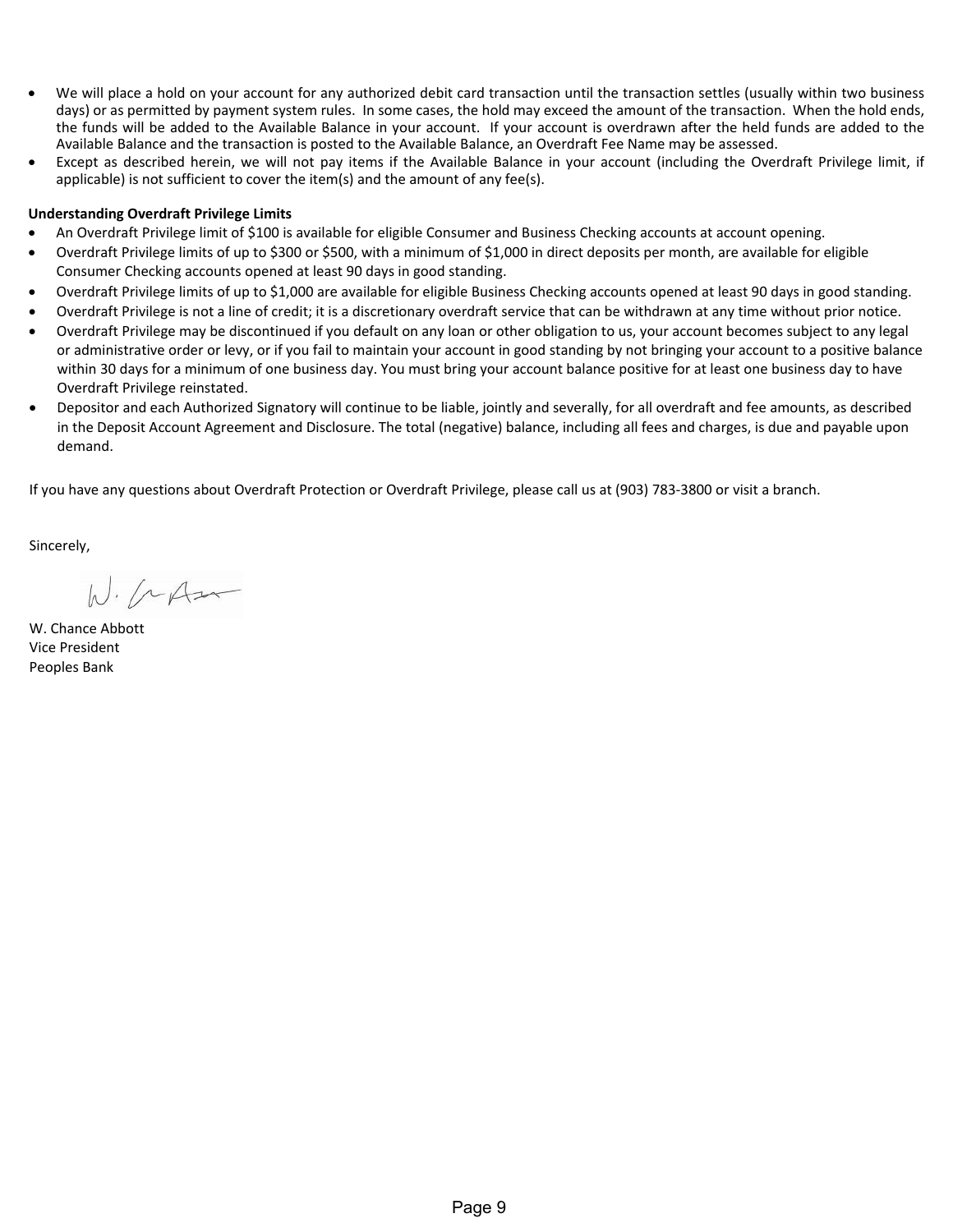# **Sample Transaction Register**

The best way to manage your money is to know your balance. Below is a sample of how you can use your transaction register to track and verify your balance.

| <b>Check</b><br>No. | <b>Date</b> | <b>Description of Transaction</b> | Payment/<br>Debit(-) |    | Deposit/<br>Credit(+) |    | <b>Balance</b> |    |
|---------------------|-------------|-----------------------------------|----------------------|----|-----------------------|----|----------------|----|
|                     | 2/20        | <b>Payroll Deposit</b>            |                      |    | 650                   | 00 | 650            | 00 |
|                     | 2/21        | ATM - cash                        | 101                  | 50 |                       |    | 548            | 50 |
| 1506                | 2/24        | <b>Gasoline</b>                   | 42                   | 00 |                       |    | 506            | 50 |
|                     | 2/25        | <b>Utility Bill</b>               | 124                  | 68 |                       |    | 381            | 82 |
| 1507                | 2/28        | <b>Groceries</b>                  | 64                   | 68 |                       |    | 317            | 14 |
| 1508                | 3/1         | Rent                              | 550                  | 00 |                       |    | $-232$         | 86 |
|                     | 3/1         | <b>Overdraft Service</b>          | 27                   | 50 |                       |    | $-260$         | 36 |
|                     | 3/4         | <b>ATM</b>                        | 101                  | 50 |                       |    | $-361$         | 86 |
|                     | 3/4         | <b>Overdraft Service</b>          | 27                   | 50 |                       |    | $-389$         | 36 |
|                     | 3/7         | <b>Payroll Deposit</b>            |                      |    | 650                   | 00 | 260            | 64 |
|                     | 3/7         | ATM - cash                        | 40                   | 00 |                       |    | 220            | 64 |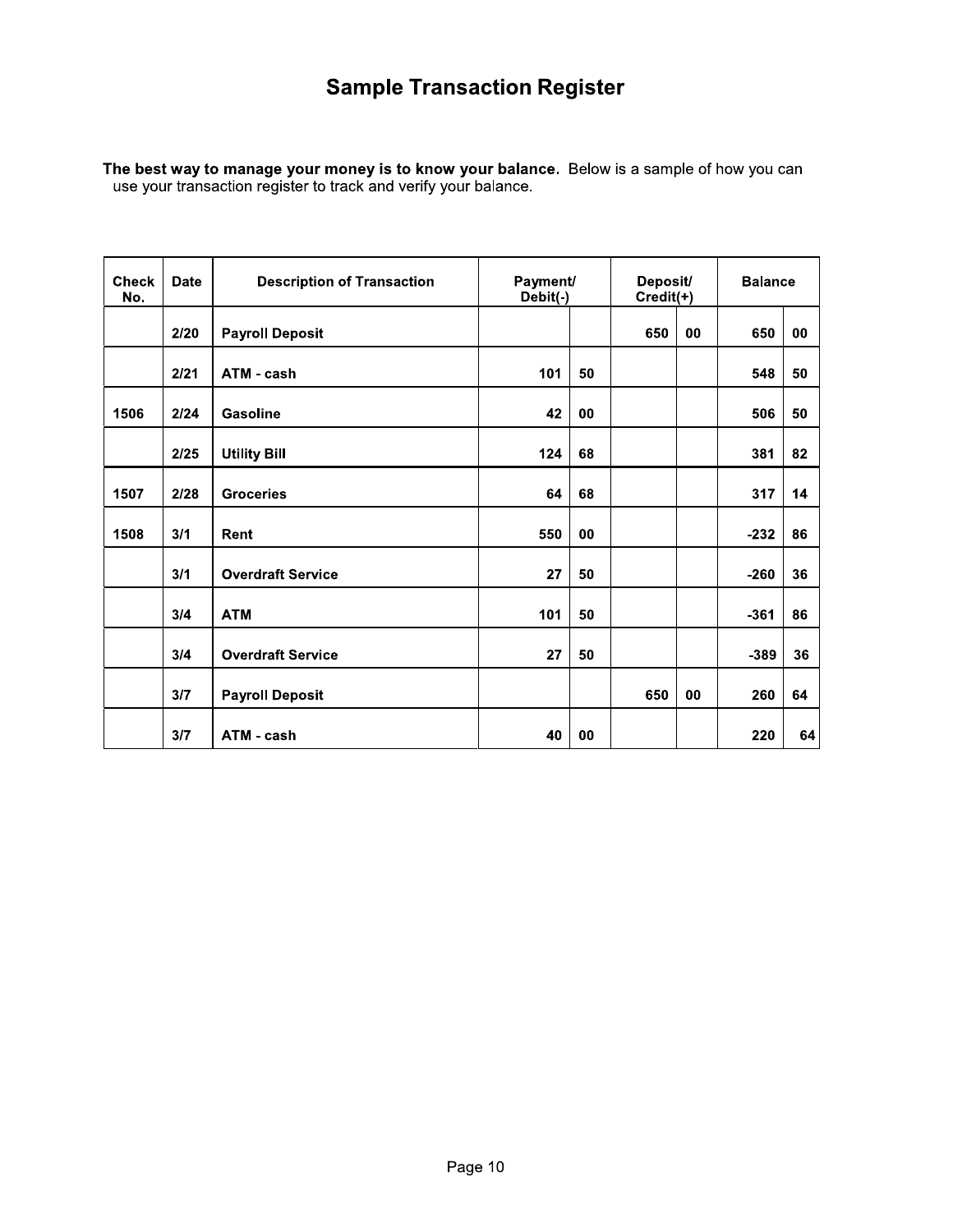## **Common Definitions and Terminology**

#### **ATM - Automated Teller Machine**

An ATM is a machine you can use 24 hours a day to: deposit; withdraw; and transfer money Use of an ATM requires a card issued by the bank and a personal identification number (PIN). You can use the ATM for many services, but there might be a fee involved. Most people use the ATM to get cash from their account. If you use another bank's ATM, you might be charged an additional fee.

Available Balance - Your available balance is the amount of money in your account that is currently available to you under our funds availability policy. Your available balance reflects all posted transactions, electronic transactions (ATM) performed, and any pending credits, holds or point-of-sale purchases of which we have been notified.

Automated Telephone Banking - allows you to:

- Check your account
- Transfer money
- $\bullet$ Obtain account history
- Change your PIN
- Report a lost, stolen or damaged card

Debit Card - is a plastic card that:

- Is used to pay for goods or services; and
- has a MasterCard or Visa logo and a magnetic strip on the back and may have an EMV chip on the front that allows you to pay for goods and services at stores and other businesses that accept MasterCard or Visa credit cards. When you use a debit card, the money comes out of your bank account immediately. The debit card also functions as an ATM card.

**Deposit** - a deposit is money you add to your account.

**Direct Deposit - is one way of getting your paycheck or benefit check electronically.** 

Fees - is when banks take money out of your account for services.

#### **Overdrafts**

Overdrafts are also called insufficient funds, non-sufficient funds, or NSF. You are charged an overdraft fee when<br>you don't have enough money in your account to pay for the transaction. To avoid these fees, remember to ke good records and know how much money you have in your checking account.

#### **Pending Transactions and Authorization Holds**

Pending transactions refer to credits, debits and holds that have not yet posted to your account. Transactions made with your card using a PIN typically are posted to your account on the same day the transaction is made or on the next business day. Transactions made with your card, without your PIN, may take several business days to post to your account. In some cases, the amount of the pending transaction may not match the actual amount of the transaction. This is common. Some merchants, including restaurants and gas stations, will place an initial hold (known as an "authorization" hold) on the account for a higher or lower dollar amount. This initial hold is placed to ensure that sufficient funds are available in your account. This type of hold is credited back to your account once the transaction has been completely processed, which may take several days. Only the actual amount of your transaction will be posted to your account.

#### **PIN - Personal Identification Number**

A PIN is a special password or set of numbers to use your debit or ATM card. The PIN is used for security purposes, so no one else can access your account.

Withdrawal - is the process of taking money from your account using: Checks; ATMs; and Purchases at Merchants